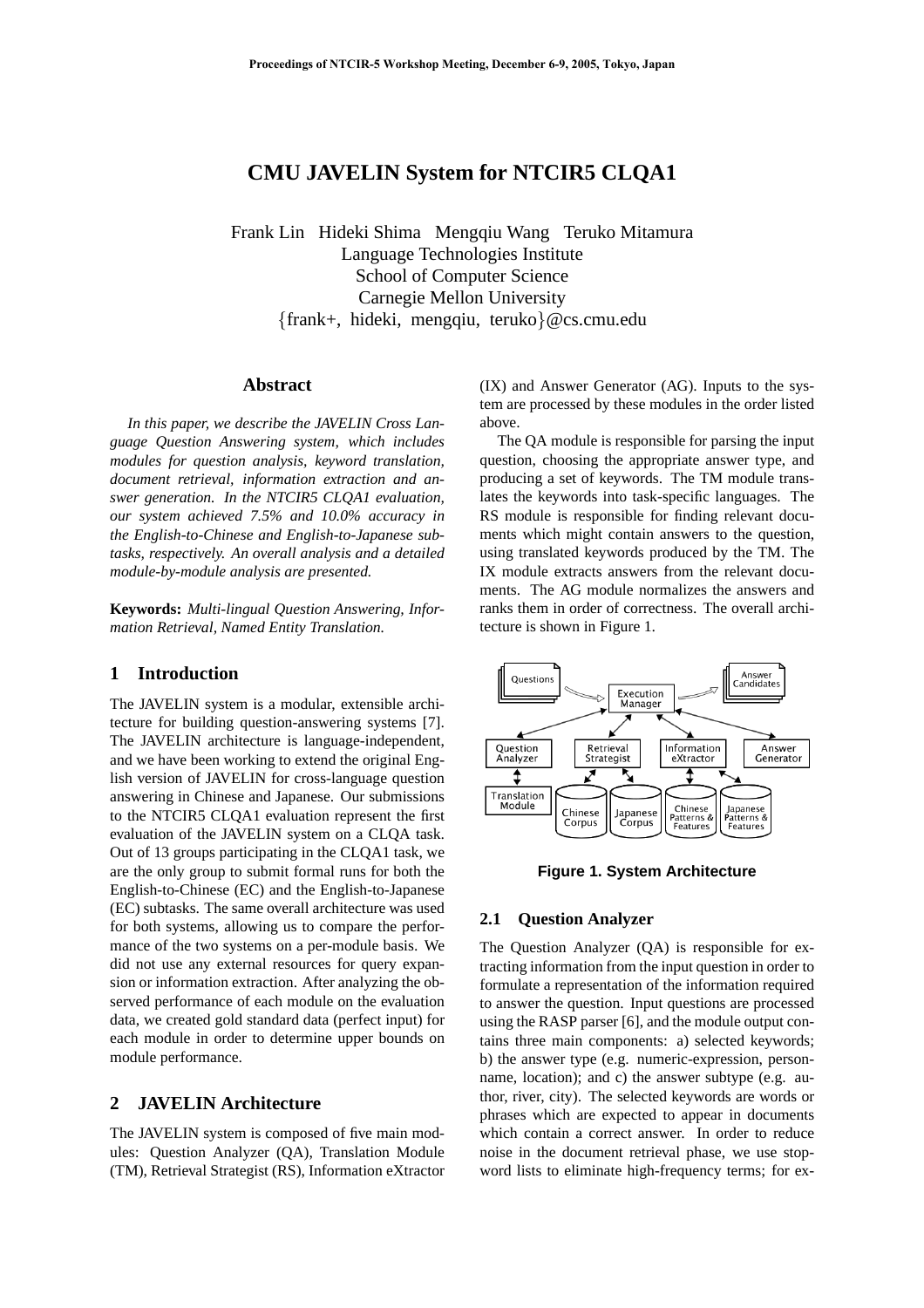ample, the term "old" is not included as a keyword for "how-old" questions.

For the EJ and EC subtasks, the QA module translates keywords by calling the Translation Module (see Section 2.2), so that translated keywords can be used to retrieve documents from multilingual corpora.

#### **2.2 Translation Module**

The Translation Module (TM) is used by the QA module to translate keywords into the language of the target corpus. In our approach, the TM selects the best combination of translated keywords from several sources: Machine Readable Dictionaries (MRDs), Machine Translation systems (MTs) and Web-mining-Based Keyword Translators (WBMTs). For the EJ subtask, we used two MRDs, eight MTs and one WBMT. If none of them return translation, the word is tranliterated into kana. See the details of transliteration in Section . For the EC subtask, we used one MRD, three MTs and one WBMT. The TM uses a noisy channel model for keyword translation, and estimates model statistics using the World Wide Web as a resource. Details of the model are described below.

## **2.2.1 The Noisy Channel Model**

In the noisy channel model, an undistorted signal passes through a noisy channel and becomes distorted. Given the distorted signal, we are to find the original, undistorted signal. IBM applied the noisy channel model idea to translation of sentences from aligned parallel corpora, where the source language sentence is the distorted signal, and the target language sentence is the original signal [4]. We adopt this model for keyword translation, with the source language keyword terms as the distorted signal and the target language terms as the original signal. The TM's job is to find the target language terms given the source language terms, by finding the probability of the target language terms given the source language terms  $P(T|S)$ .

Using Bayes' Rule, we can break the equation down to several components:

$$
P(T|S) = \frac{P(T) \cdot P(S|T)}{P(S)}
$$

Because we are comparing probabilities of different translations of the same source keyword terms, we can simplify the problem to be:

$$
P(T|S) = P(T) \cdot P(S|T)
$$

We can now reduce the equation down to two components.  $P(T)$  is the language model and  $P(S|T)$  is the translation model. If we assume independence among the translations of individual terms, we can represent the translation probability of a keyword by the product of the probabilities of the individual term translations:

$$
P(S|T) = \prod_i P(s_i|t_i)
$$

### **2.2.2 Estimating Translation Model Probabilities**

We make the assumption that terms that are translations of each other co-occur more often in mixedlanguage webpages than terms that are not translations of each other. We then define the translation probability of each keyword translation as:

$$
P(s_i|t_{t,j}) = \frac{log(co(s_i, t_{i,j}))}{\sum_j log(co(s_i, t_{i,j}))}
$$

Where  $s_i$  is the *i*-th term in the source language,  $t_{i,j}$  is the *j*-th translation candidate for  $s_i$ , and  $co(s_i, t_{i,j})$  is the number of web pages that contain both  $s_i$  and  $t_{i,j}$ , according to the search engine. The log function is used to adjust the count so that translation probabilities can still be comparable at higher counts.

### **2.2.3 Estimating Language Model Probabilities**

In estimating the language model, we simply count the number of pages in which all the terms in a set of target language term candidates co-occur, and divide that count by the sum of the occurrences of the individual terms:

$$
P(T) = \frac{co(t_1, t_2, ..., t_n)}{\sum_i o(t_i)}
$$

The final score of a translation candidate for a query is the product of the translation model score  $P(S|T)$ and the language model score  $P(T)$ .

### **2.3 Retrieval Strategies**

The Retrieval Strategist (RS) module retrieves documents from a corpus in response to a query. For document retrieval, the RS uses the Lemur 3.0 toolkit [8]. Lemur supports structured queries using operators such as Boolean AND, Synonym, Un-ordered and NOT. An example of a structured query generated by the RS is shown below:

#BAND ( ãׯó -Ë9K Áüà µ«ü #SYN ( \*organization \*person ) )

In deciding how to formulate a structured query, the RS uses an incremental query relaxation technique, starting from an initial query that is highly constrained; the query formulation algorithm searches for all the keywords and data types in close proximity to each other. The priority is based on a function of the likely answer type, keyword type (word, proper name, or phrase) and the inverse document frequency of each keyword. The query is gradually relaxed until the desired number of relevant documents is retrieved [7]. Language-specific corpus indexing is described in Section 3.1 and Section 3.2.

#### **2.4 Information Extraction**

For the CLQA1 EC and EJ subtasks, we submitted three formal runs using three different information extractors (IXes): FST IX, Light IX and Combo IX.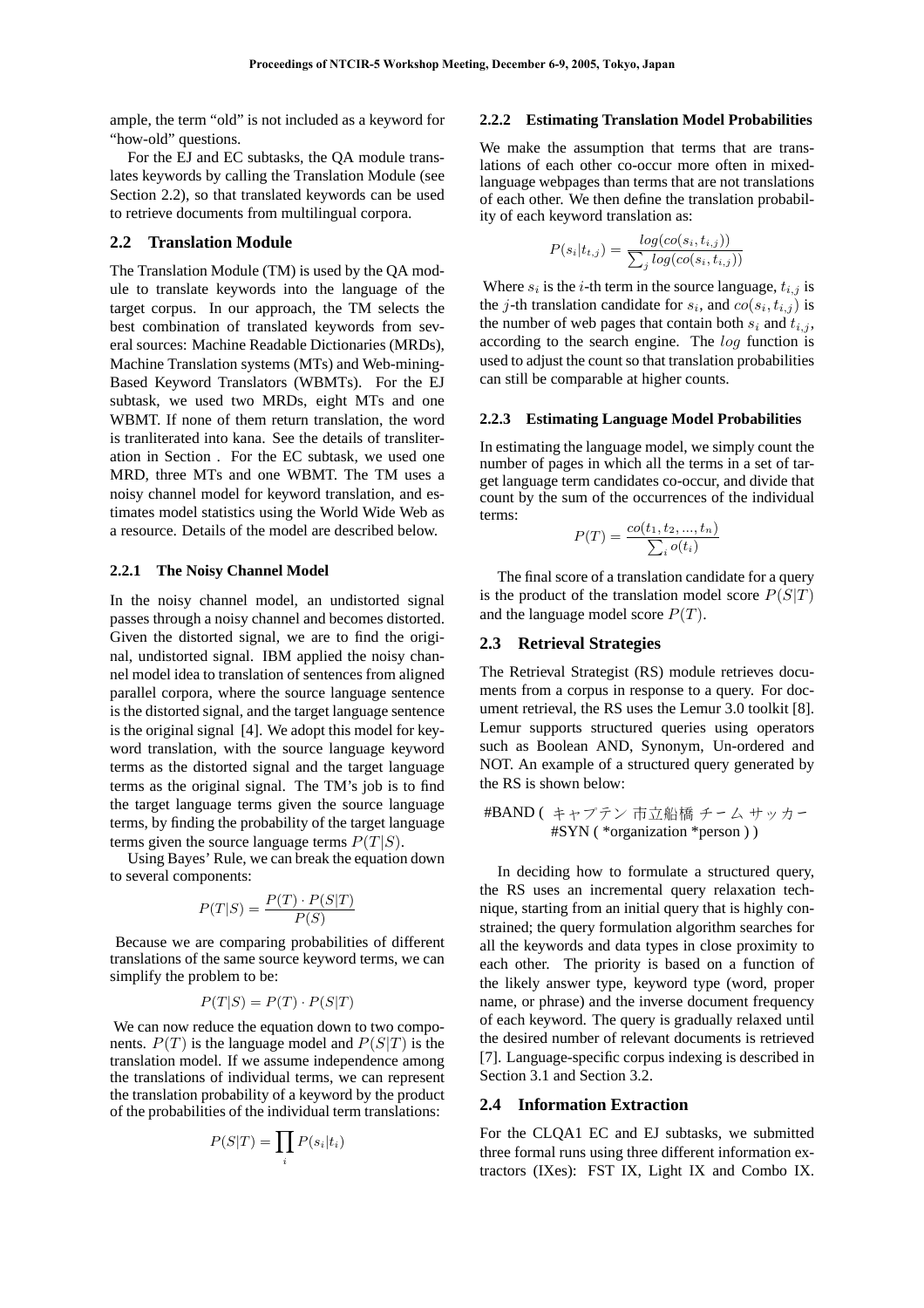FST IX is a trained pattern-based extractor. Light IX uses simple distance-based algorithms on namedentity-tagged corpora. Combo IX uses a combination of the FST IX and Light IX modules. All of the IX modules assume that the answer has been tagged with the appropriate named entity tags in the corpus.

#### **2.4.1 FST IX**

The FST IX implements a set of finite state transducers which are modeled for each question type and corresponding answer sets drawn from training data [7]. Note that the pattern descriptions contains labels that are expanded to synonyms which are created manually: e.g. "設立" can expanded to the regular expression "(設立|創立|創設|創業|起業)".

For each passage retrieved by the RS module, the FST IX module applies all patterns in sequential order, so that patterns with higher precision can be tried earlier; the corresponding matched passages are therefore assigned higher confidence scores.

Table 1 shows an example of the trained FST model (for "Who founded" questions), along with the number of times the pattern extracted the correct answer, the number of times the pattern was matched, and the corresponding precision score.

### **Table 1. Excerpt of Trained FST Model for Who-Founded Questions**

| <b>Pattern Description</b> |  |     |       | Correct Matched Precision The first definition simply counts the number of to- |  |
|----------------------------|--|-----|-------|--------------------------------------------------------------------------------|--|
| ANSWERによって設立された            |  | 336 | 0.196 | kens between two terms. The second definition is a                             |  |
| KEYWORDのANSWER会長           |  |     | 0.207 | logarithmic measure. The $Tokens$ Apart function re-                           |  |
| KEYWORD C E O Ø ANSWER     |  |     | 0.270 | turns the number of tokens from $a$ to $b$ ; if $a$ and $b$ are                |  |
| KEYWORDはANSWERが創業          |  |     | 0.234 | adjacent, the count is 1; if $a$ and $b$ are separated by                      |  |
| ANSWERが設立                  |  |     | 0.400 | one token, the count is 2, and so on. A token can ei-                          |  |

One disadvantage of the FST IX approach is that it requires a significant amount of training data; performance is reduced when there is only a small amount of training data available (for this task, we had 200 and 300 training examples for the EC and EJ subtasks, respectively). For example, if a pattern was matched and the correct answer was returned in just one case, the pattern precision score on the training data will be 1, which may result in overfitting the model to the training data. For this reason, FST IX performance is likely to improve as more training data is made available.

#### **2.4.2 Light IX**

The Light IX module uses simple, distanced-based algorithms to find a named entity that matches the expected answer type and is "closest" to all the keywords according to some distance measure. The algorithm considers as answer candidates only those terms that are tagged as named entities which match the desired answer type. The score for an answer candidate  $a$  is calculated as follows:

$$
Score(a) = \alpha \cdot OccScore(a) + \beta \cdot DistScore(a)
$$

Where  $\alpha + \beta = 1$ , OccScore is the occurrence score and DistScore is the distance score. Both OccScore and  $DistScore$  return a number between zero and one. and likewise Score returns a number between zero and one. Usually,  $\alpha$  is much smaller than  $\beta$ . The occurrence score formula is:

$$
OccScore(a) = \frac{\sum_{i=1}^{n} Exist(k_i)}{n}
$$

Where  $a$  is the answer candidate and  $k_i$  is the *i*-th keyword, and  $n$  is the number of keywords. Exist returns 1 if the i-th keyword exists in the document, and 0 otherwise. The distance score for each answer candidate is calculated according to the following formula:

$$
DistScore(a) = \frac{\sum_{i=1}^{n} \frac{1}{Dist(a, k_i)}}{n}
$$

This formula produces a score between zero and one. If the i-th keyword does not exist in a document, the equation inside the summation will return zero. If the  $i$ -th keyword appears more than once in the document, the one closest to the answer candidate is considered. An additional restriction is that the answer candidate cannot be one of the keywords. The Dist function is the distance measure, which has two definitions:

1.  $Dist(a, b) = TokensApart(a, b)$ 

2. 
$$
Dist(a, b) = log(TokensApart(a, b))
$$

The first definition simply counts the number of toturns the number of tokens from  $a$  to  $b$ ; if  $a$  and  $b$  are ther be a character or a word; for the EC subtask, we used character-based tokenization, whereas for the EJ subtask, we use word-based tokenization. By heuristics obtained from training results, we used the linear Dist measure for EC and logarithmic Dist measure for EJ in the formal run.

#### **2.4.3 Combo IX**

The Combo IX module implements a combination of the FST IX and Light IX modules. We first applied the FST IX trained with tight<sup>1</sup> patterns, and subsequently, applied the Light IX for questions where no answer was found using the FST IX. Our underlying assumptions were that a) the first IX module does not produce false-positive answers (i.e., the combination is a form of back-off), and b) the first IX to run should produce fewer answer candidates, with higher precision.

<sup>&</sup>lt;sup>1</sup>"Tightness" is the term we use for describing how generic a pattern is. For example, pattern "KEYWORD *is* ANSWER" is tighter than pattern "KEYWORD*(,.*{*,30*}*,)? is* ANSWER".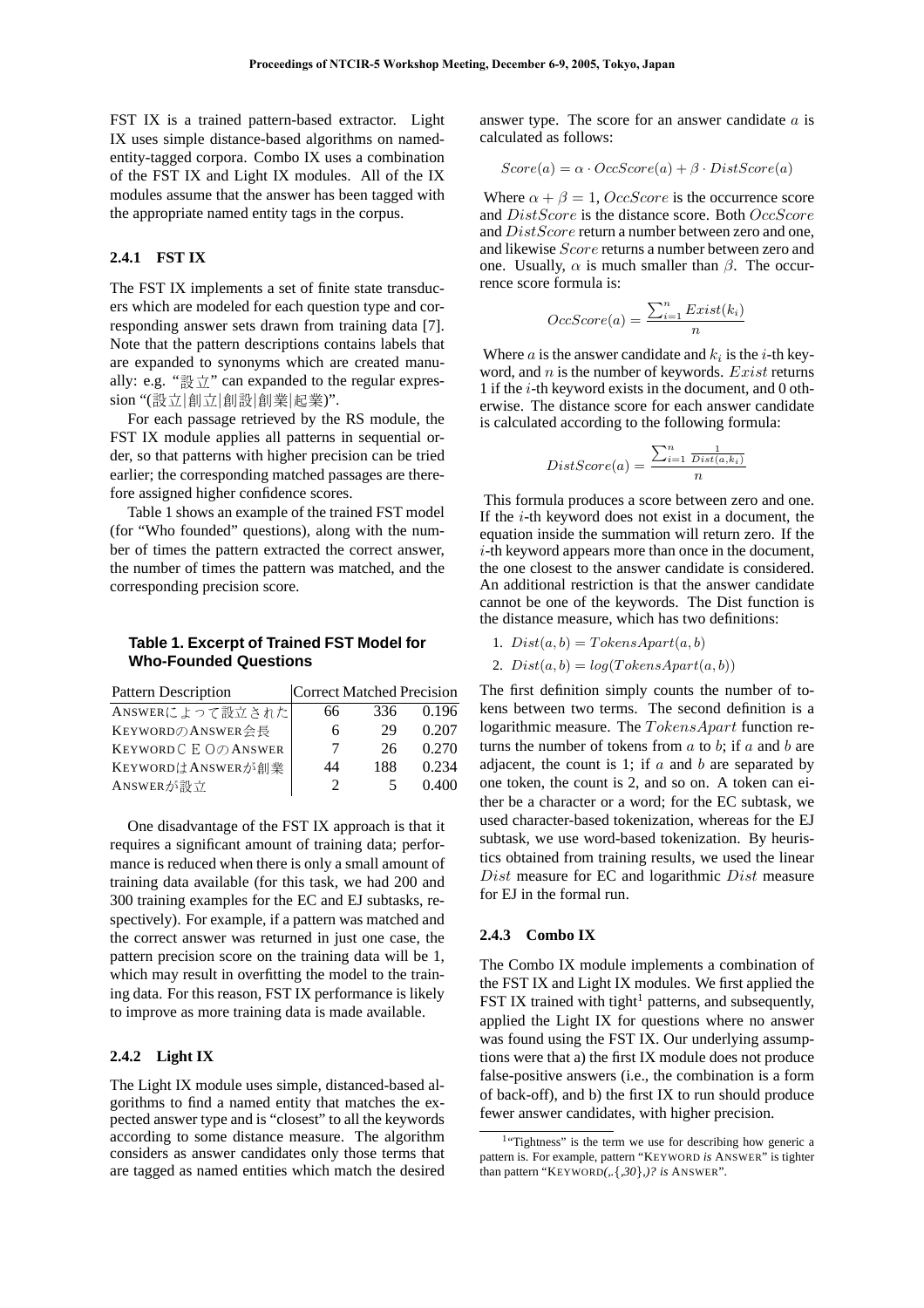## **2.5 Answer Generator**

The task of the Answer Generator (AG) module is to produce a ranked list of answer candidates from the IX output. The AG is designed to normalize answer candidates by resolving representational differences (e.g. in how numbers, dates, names etc. are expressed in surface text). This canonicalization makes it possible to combine answer candidates that differ only in surface form.

Even though the AG module plays an important role in JAVELIN, we did not use the full potential of the AG in our EC and EJ systems due to the lack of certain language-specific resources, more details are discussed in Section 5.3.

### **3 Corpus Preprocessing**

In this section, we discuss some of the language specific issues that are related to named entity tagging in corpus.

#### **3.1 Chinese Specific**

We first tagged the Chinese corpus using the Chinese Identifinder [3] from BBN. We used the toolkit directly off-the-shelf, without additional training because of the lack of corpus-specific training data. Chinese Identifinder was used to tag the following named entities: ORGANIZATION, PERSON, LOCATION, ARTIFACT, TIME and PERCENT. For the DATE and MONEY entities, we used our original rule-based tagger. We automatically removed any single-character named entities (for ORGANIZATION, PERSON, and LOCATION), since these are very unlikely in Chinese text and were assumed to be erroneous.

In the end, we analyzed a random document sample to assess the performance of tagging. In general, we find our named entity tagging performed best in LOCATION, DATE, PERCENT, and MONEY; not as well in PERSON; worst in ORGANIZATION and AR-TIFACT.

### **3.2 Japanese Specific**

Named entities convey important information for question answering but are difficult to recognize because entity names are less likely to appear in existing MRDs. For example, questions like "When did Sumie Tanaka turn 88?" will be more difficult to answer than questions like "Who is the 26th U.S. president?", because they contain person names written in romanized form (romaji), which must be mapped to the native representation (e.g., kanji for Japanese names) that is likely to appear in the target language corpus. Foreign person names (e.g. "Bill Clinton") are mapped to a different representation (katakana).

Japanese corpus was preprocessed first by annotating named entities with bar [2] and chunking morphemes with ChaSen [1]. In addition, for each named entity, we also used ChaSen to tag character readings in kana.

Indexing kana readings in the corpus and querying in kana is a useful strategy for CLQA. Given a question sentence with named entities in romaji, we are able to retrieve related documents by searching for kana terms which are transliterated from romaji. This approach allows us to avoid the much harder task of mapping romaji to kanji characters<sup>2</sup>.

On the other hand, transliteration can generate noise when: a) misclassifying an English term as a Japanese romaji term (e.g. home), or b) the mapping is ambiguous (e.g. Okuma Kodo in romaji → { *Ookuma Koudou, Oukuma Koudou, Okuma Koudou, ...* in kana } ).

### **4 Result and Analysis**

Our overall submission to the NTCIR CLQA1 task included three submissions for the English-Chinese (EC) subtask, and three submissions for the English-Japanese (EJ) subtask. The three runs for each subtask were carried out using the three different IX strategies described in Section 2.4. 200 input questions were provided for each of the subtasks. For each question, only the top answer candidate that was returned by the system was judged. Correct answers that were not properly supported by the returned document were judged to be unsupported answers.

#### **4.1 Formal Run Results**

Formal run results are shown in Table 2. The highest accuracies for the EC and EJ subtasks are 7.5% and 10.0%, respectively, and both were achieved using the Light IX.

| EC. |                             | ΕI                                              |                    |  |  |  |
|-----|-----------------------------|-------------------------------------------------|--------------------|--|--|--|
|     | $Corr^a$ Unsup <sup>b</sup> | $Corr^a$                                        | Unsup <sup>b</sup> |  |  |  |
|     |                             | FST 14 (7.0%) 19 (9.5%) 17 (8.5%) 20 (10.0%)    |                    |  |  |  |
|     |                             | LIGHT 15 (7.5%) 19 (9.5%) 20 (10.0%) 25 (12.5%) |                    |  |  |  |
|     |                             | COMBO 10 (5.0%) 12 (6.0%) 17 (8.5%) 20 (10.0%)  |                    |  |  |  |

**Table 2. Formal Run Performance**

*<sup>a</sup>*Corr – Answer which are correct and supported *<sup>b</sup>*Unsup – Unsupported correct answer

### **4.2 Overall Analysis**

We analyzed the number of successfully returned answers and answer accuracy with respect to answer type. Nine categories of answer type are given in Table 3, together with the corresponding performance of the system using the three different IX strategies.

In the EC subtask, about 70%(139 out of 200) of the questions are about PERSON, LOCATION and OR-GANIZATION. In the EJ subtask, there were many

<sup>2</sup>Romaji to kana transliteration is much less ambiguous than romaji to kanji.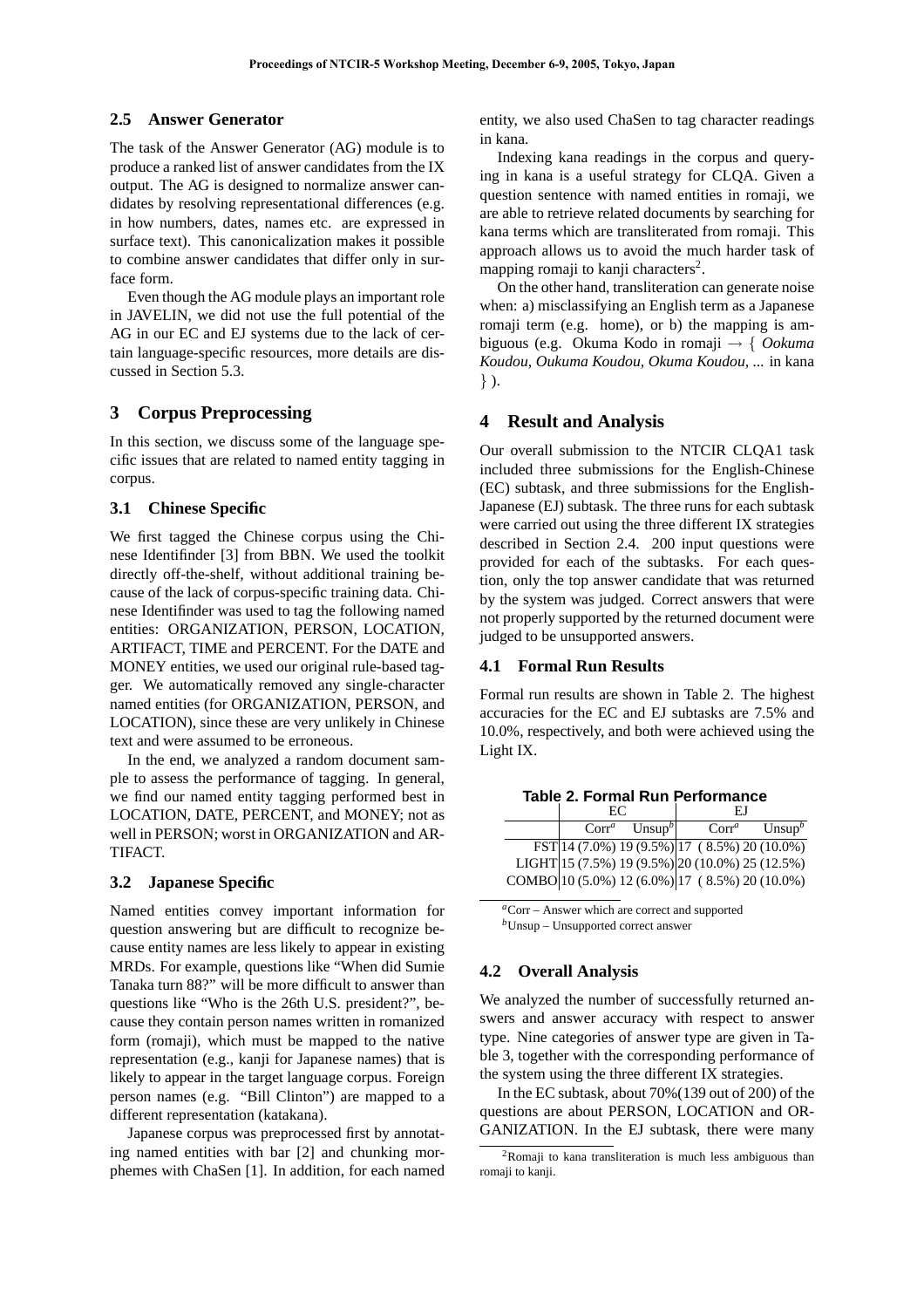fewer questions for these three types. Instead, about half(98 out of 200) of the questions were temporal or numerical questions.

For the EC subtask, all three IX strategies achieved relatively higher accuracy on PERSON and LOCA-TION questions, but lower accuracy on temporal and numerical questions. For the EJ subtask, the system had much higher accuracy on PERSON, ARTIFACT, LOCATION and ORGANIZATION questions in comparison to EC (Light IX achieved 25.0% accuracy), but because of the higher frequency of temporal and numerical questions in the EJ subtask, the overall accuracy of the EJ system is only slightly higher than the EC system.

To our surprise, both Light IX and FST IX outperformed the Combo IX. There was only one case(PERSON) in the EC subtask where Combo IX out-performed the other two approaches. In the EJ subtask, we observed more cases in which the Combo IX out-performed or matched the highest accuracy of the other two approaches, but there were more cases in which it failed to do so. The possible reasons for the unexpectedly low performance of the Combo IX in the formal run<sup>3</sup> are discussed in Section  $5.4$ .

#### **4.3 Module-by-Module Analysis**

In order to gain different perspectives on the tasks and our systems' performance, a module-by-module analysis was performed. This analysis was based on gold-standard answer data, which also provides information about the documents that contain the correct answer for each question. We judged the QA module by the accuracy of its answer type classification, and the TM module by the accuracy of its keyword translation. For the RS and IX modules, if a correct document or answer is returned, regardless of its ranking, we consider the module to be successful. To separate the effects of errors introduced by earlier modules, we created gold-standard data by manually correcting answer-type and keyword translation errors. We also create "perfect" IX input using the gold-standard document set.

The results are shown in Table 4. Note that because Light IX performed best in the formal run, for both EC and EJ, we will focus our discussion on Light IX in this section. More discussion about Combo IX and FST IX can be found in Section 5.4

#### **4.3.1 QA Performance**

The QA module performed well in identifying the answer type in both subtasks. As we can see from the QAATYPE column in Table 4, the QA achieved 86.5% for the EC subtask and 93.5% for the EJ subtask. An additional analysis of accuracy by answer type is shown in Table 5. Compared to row *TM+QAATYPE* in Table 4, we can see that further improvement of the answer type accuracy via manual correction did not make a significant difference.

#### **4.3.2 TM Performance**

The average precision of translation was 69.3% for the EC subtask and 72.6% for the EJ subtask. By taking advantage of translation by web-mining, we could successfully translate some named entities. Table 7 shows some sample input and output pairs.

#### **4.3.3 RS Performance**

The RS module achieved an accuracy of 30.5% in the EC subtask and 44.5% in the EJ subtask, as shown in column *RS* in Table 4. After manual correction of keyword translation errors, we immediately gained over 20.0% accuracy in the RS module performance for both the EC and EJ subtasks, as shown in row *TM* in Table 4. This shows that translation errors have a significant negative impact on keyword-based document retrieval. To further illustrate the difference before and after manual translation of keywords, a CLIRstyle analysis of the RS module is provided in Table 6.

For all the questions that showed an improved MRR score after manual correction of keyword translation errors, the TM failed to translate 43 and 88 keywords in the EJ and EC subtasks, respectively. Among these keywords, 65.0% for the EJ subtask and 43.0% for the EC subtask were classified as proper nouns and phrases by the QA module. Most of the proper nouns are person, location and organization names. Referring back to the observation at the beginning of Section 4.2 that the majority of the questions are drawn from these three types, this helps to explain the 20.0% accuracy gain achieved from corrected key term translation. Accurate translation of these types of keywords without adequate context and background knowledge is a challenging problem, even for humans. We did an experiment in which the human translator for the EC subtask was not allowed to reference the official translation of the questions. The translation accuracy was 85.5% when compared to the gold standard translation. This is an on-going research topic which leaves a lot of room for future improvement, and our analysis shows that improvements in this area are likely to have a significant position impact on overall CLQA performance.

## **4.3.4 IX Performance**

In the formal run data (row *None* in Table 4), we observed big accuracy drops at the RS module and after the IX module for both the EC and EJ subtasks, and bigger accuracy drops at the IX module for the EJ subtask. The drop in RS accuracy is expected, but the

<sup>3</sup>On the training data set, the FST IX and Combo IX performed better than the Light IX, partly because of overfitting in FST IX.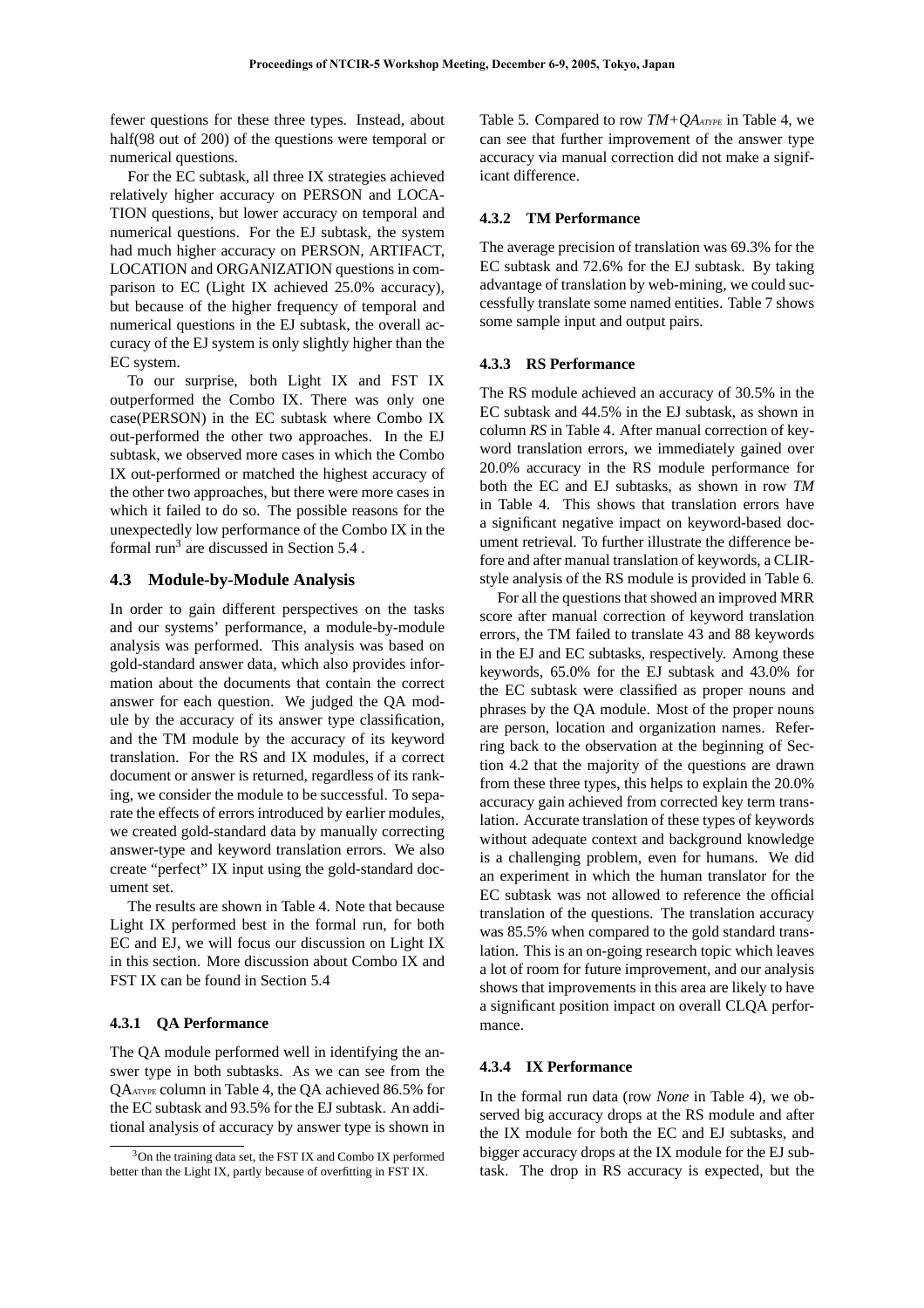|                     | EC     |          |             |          |                     | EJ                  |                 |          |             |                |                  |          |                |
|---------------------|--------|----------|-------------|----------|---------------------|---------------------|-----------------|----------|-------------|----------------|------------------|----------|----------------|
| Answer type         | $#^a$  |          | $F^b$       |          | $L^c$               | $\mathsf{\Gamma}^d$ | $#^a$           |          | $F^b$       |                | $L^c$            |          | $\mathsf{C}^d$ |
| <b>PERSON</b>       | 79     | 6        | 7.6%        | 61       | 7.6%                | 78.9%               | 34              |          | 5 14.7%     |                | 5 14.7%          |          | 5.9%           |
| <b>LOCATION</b>     | 45     | 4        | 8.9%        | 4        | 8.9%                | $3 6.7\% $          | 34              |          | $4 11.8\% $ |                | 4.11.8%          |          | 6 17.6%        |
| <b>ORGANIZATION</b> | 15     |          | 6.7%        |          | $6.7\%$             | $0 0.0\% $          | 13              |          | $7.7\%$     |                | $3 23.1\% $      |          | 2.15.4%        |
| <b>ARTIFACT</b>     | 26     |          | 3.9%        |          | 7.7%                | $0 0.0\% $          | 21              |          | 4.8%        |                | 3.14.3%          |          | 4.8%           |
| <b>DATE</b>         | 19     |          | 10.5%       |          | 2.10.5%             | $0 0.0\% $          | 25 <sup>1</sup> |          | $4.0\%$     |                | $4 16.0\% $      |          | 4.0%           |
| <b>TIME</b>         |        | 0        | $0.0\%$     | $\Omega$ | $0.0\%$             | $0 0.0\% $          | 14              | $\Omega$ | $0.0\%$     | $\overline{0}$ | $0.0\%$          | $\Omega$ | $0.0\%$        |
| <b>MONEY</b>        | 5      | 0        | $0.0\%$     | 0        | $0.0\%$             | $0 0.0\% $          | <b>20</b>       |          | $3 15.0\% $ | 1              | 5.0%             |          | 315.0%         |
| <b>NUMEX</b>        | 10     |          | $0.0\%$     | 0        | $0.0\%$             | $0 0.0\% $          | 31              |          | $3.2\%$     | $\Omega$       | $0.0\%$          |          | 3.2%           |
| <b>PERCENT</b>      | 0      | $^{(1)}$ | -           |          |                     |                     | 8               |          | 12.5%       | $\Omega$       | $0.0\%$          |          | 1 12.5%        |
| Overall             | 200 14 |          | $7.0\%$  15 |          | 7.5% 10 5.0% 200 17 |                     |                 |          |             |                | 8.5% 20 10.0% 17 |          | 8.5%           |

# **Table 3. Accuracy by Answer Type**

*<sup>a</sup>*# stands for the number of questions for each answer type

*<sup>b</sup>*F stands for FST IX

*<sup>c</sup>*L stands for Light IX

*<sup>d</sup>*C stands for Combo IX

### **Table 4. Performance from Partially Gold Standard Input**

|    | Gold Standard   | $ QA_{ATYPE}^a $ |  |  | $ \text{TM}^b $ $ \text{RS}^c $ $ \text{IX}^d$ (MRR <sup>e</sup> ) $ \text{Accu}^f$ (Unsup <sup>g</sup> ) |  |
|----|-----------------|------------------|--|--|-----------------------------------------------------------------------------------------------------------|--|
| EC | None            |                  |  |  | $86.5\%$ 69.3% 30.5% 30.0% (0.130) 7.5% (9.5%)                                                            |  |
|    | TМ              | 86.5%            |  |  | $-57.5\%$ 50.0% (0.254) 9.5% (20.0%)                                                                      |  |
|    | TM+QAATYPE      |                  |  |  | $-57.5\%$ 50.5% (0.260) 9.5% (20.5%)                                                                      |  |
|    | $TM+QAATYPE+RS$ |                  |  |  | $-63.0\%$ (0.489) 41.0\% (43.0\%)                                                                         |  |
| EJ | None            |                  |  |  | 93.5% 72.6% 44.5% 31.5% (0.116) 10.0% (12.5%)                                                             |  |
|    | TM              | 93.5%            |  |  | $-67.0\%$ 41.5% (0.154) 9.5% (15.0%)                                                                      |  |
|    | TM+QAATYPE      |                  |  |  | $-$ 68.0% 45.0% (0.164) 10.0% (15.5%)                                                                     |  |
|    | $TM+QAATYPE+RS$ |                  |  |  | $-$ 51.5% (0.381) 32.0% (32.5%)                                                                           |  |

*<sup>a</sup>*Average presicion of answer-type detection

*b*Average presicion of keyword translation over 200 formal run questions

*<sup>c</sup>*Average precision of document retrieval. Counted if correct document was ranked between 1st–15th

*<sup>d</sup>*Average precision of answer extraction. Counted if correct answer was ranked between 1st–100th

*<sup>e</sup>*The MRR measure of IX performance, calculated by averaging the sum of the reciprocal of each answer's rank

*f*Overall accuracy of the system

*<sup>g</sup>*Accuracy including unsupported answers

|              |     | EC             |           | ЕJ  |                  |          |  |  |
|--------------|-----|----------------|-----------|-----|------------------|----------|--|--|
| A-type       |     | # of Olcorrect |           |     | % # of Q correct | $\%$     |  |  |
| <b>PER</b>   | 79  | 64             | 81%       | 34  | 34               | 100%     |  |  |
| LOC          | 45  | 44             | 98%       | 34  | 33               | 97%      |  |  |
| ORG          | 15  | 12             | 80%       | 13  | 8                | 62%      |  |  |
| <b>ARTI</b>  | 27  | 23             | 85%       | 21  | 19               | 90%      |  |  |
| <b>DATE</b>  | 18  | 18             | 100%      | 25  | 25               | 100%     |  |  |
| <b>TIME</b>  |     |                | 100%      | 14  | 13               | 93%      |  |  |
| <b>MONEY</b> | 5   | 4              | 80%       | 20  | 18               | 90%      |  |  |
| <b>NUMEX</b> | 10  | 7              | 70%       | 31  | 29               | 94%      |  |  |
| <b>PCNT</b>  | 0   |                |           | 8   | 8                | 100%     |  |  |
| Sum          | 200 |                | 173 86.5% | 200 |                  | 18793.5% |  |  |

|  | Table 5. QA Performance by Answer Type |  |
|--|----------------------------------------|--|
|--|----------------------------------------|--|

|                                |      |      | No man-trans With man-trans |       |  |  |
|--------------------------------|------|------|-----------------------------|-------|--|--|
| Rank                           | EС   | EJ   | EС                          | EJ    |  |  |
| 1                              | 11   | 29   | 44                          | 52    |  |  |
| $2 - 5$                        | 30   | 31   | 38                          | 53    |  |  |
| $6 - 9$                        | 14   | 12   | 20                          | 15    |  |  |
| $10-15$                        | 6    | 17   | 13                          | 14    |  |  |
| no match                       | 139  | 111  | 85                          | 66    |  |  |
| Sum                            | 200  | 200  | 200                         | 200   |  |  |
| <b>MRR</b>                     | 0.12 | 0.22 | 0.31                        | 0.37  |  |  |
| Success Rate 30.5% 44.5% 57.5% |      |      |                             | 67.0% |  |  |

# **Table 6. RS Evaluation: Number of correct documents by retrieved rank**

**Table 7. Examples of Named Entity Translation**

| English                                                                            | Chinese | Engils.             | Japanese    |
|------------------------------------------------------------------------------------|---------|---------------------|-------------|
| Milosevic                                                                          | ≮洛舍維奇   | Ichiritsu Funabashi | 市立船橋        |
| WTO                                                                                | 上界貿易組織  | Suzakumon           |             |
| NMD                                                                                | 國家飛彈防禦  | Sumie Tanaka        | 田中澄江        |
| NHK                                                                                | ' 本廣播協會 | Werner Spies        | ヴェルナー・シュピース |
| Pakistan Liberation Organization  巴基斯坦解放組織   Leisure Development Center   余暇開発センター |         |                     |             |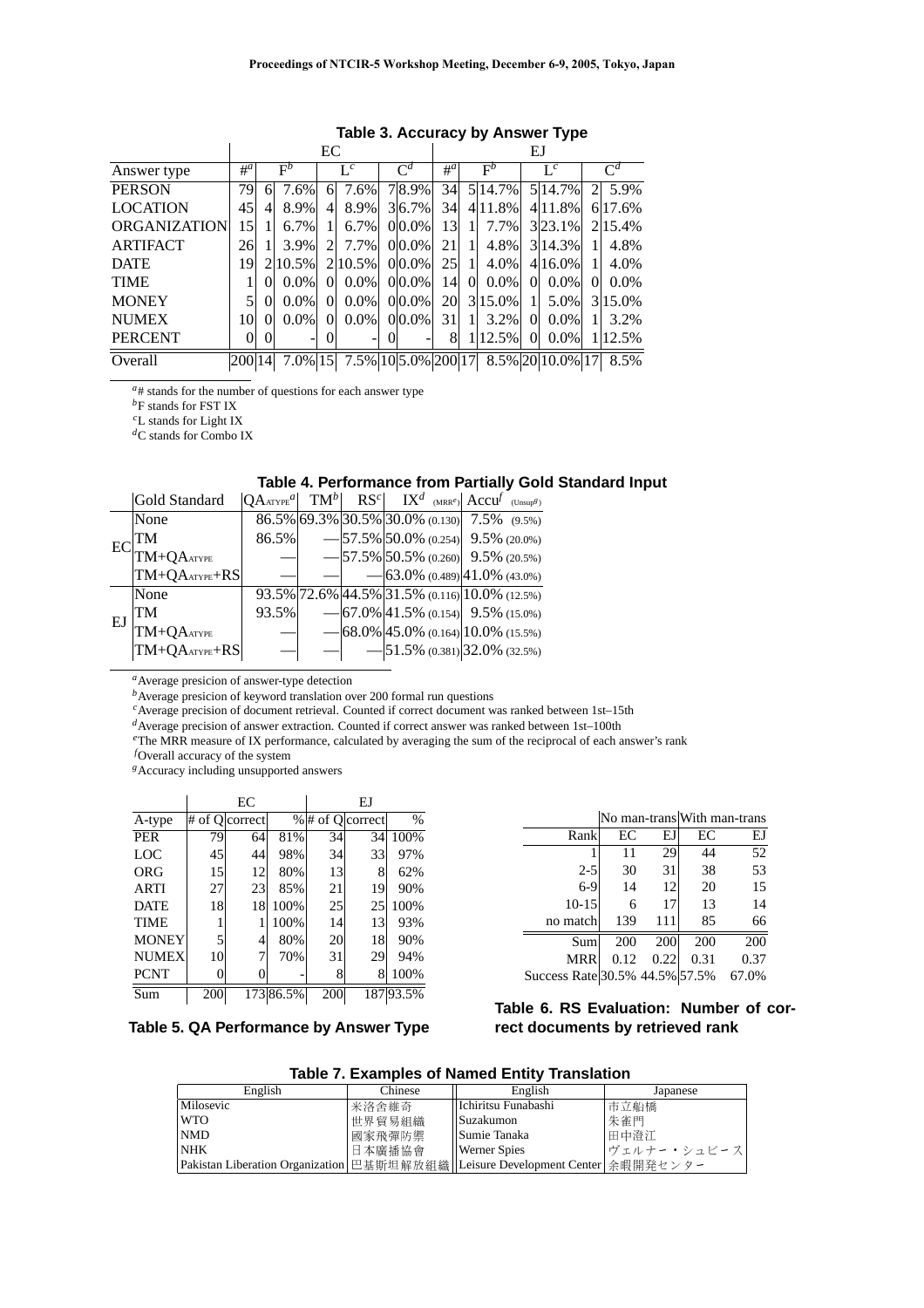difference between Light IX performance in the EC and EJ subtasks is surprising. After eliminating errors carried over from earlier modules, the IX in the EC and the EJ subtasks show a performance difference of 11.5%(63.0%-51.5%); see row *TM+QAATYPE+RS*.

The Light IX used the same algorithm in the EC and EJ subtasks, but with different distance measure functions and different  $\alpha$  and  $\beta$  parameter settings. The IX in the EC subtask achieved a higher MRR score in all cases, and better accuracy in most cases (except in the formal run). But the EC system had worse overall accuracy than the EJ system, except in the *TM+QAATYPE+RS* case. We cannot conclude at this point which Light IX setting is more effective, because other factors such as corpus tagging precision differences are involved. In general however, we found the Light IX in the EC system to be more accurate and produced more answer candidates.

Because the answer validation function was not yet implemented in the AG module to filter out noise, the overall accuracy of the EC and EJ systems is much lower than the accuracy of the IX module in both cases. We can see the degradation caused by the noise in IX output by examining the *TM+QAATYPE* row and *TM+QAATYPE+RS* row in the EC part of Table 4. The accuracy of the IX differs only by 12.5%(63.0%- 50.5%), but this measure does not take into account noise in other answer candidates. The effect of the noise is delayed until the output of the AG module, where a 31.5%(41.0%-9.5%) difference in overall answer accuracies and a 22.5%(43.0%-20.5%) difference including unsupported answers are seen.

As the performance of the RS increased after manual correction of keyword translation errors, the IX module showed a similar increase in performance of 20.0%(50.0%-30.0%) in the EC subtask and 10.0%(41.5%-31.5%) in the EJ subtask. But as we increase the accuracy of RS from 57.5% in EC and 67.0% in EJ to 100.0%, by manually creating "perfect" RS output, the performance of the IX module did not increase as much. The upper bound on IX performance was 63.0% for the EC subtask and 51.5% for the EJ subtask.

One observation regarding the differences between the EC and EJ corpora drew our attention. We noticed that although both subtasks had the same number of questions(200), the EC corpus had more documents (641) that contained an answer for some question(s) when compared to the EJ corpus (314 documents). In order to determine if this difference in document-toquestion density contributed to the performance difference in the IX modules, we did some additional analysis. Although the document-to-question density differs in the corpora for the EC and EJ subtasks, we found that the numbers of retrieved correct documents were very close – 133 documents in the EC task versus 134 documents in the EJ subtask. Therefore we can conclude that the difference we observed in the corpora did not affect the performance of the IX module in our evaluation.

#### **5 Issues and Proposed Solutions**

In this section, we discuss some issues that we observed through our analysis, and propose possible ways to improve the system.

### **5.1 Multiple Representations and Canonicalization**

We noticed that multiple representations of the same meaning sometimes occur in the corpus, and if we do not treat them identically, it will affect retrieval and extraction accuracy. A few examples are shown below. Example (1) shows how the year is often written in different ways in Japanese documents. Example (2) shows how the dot symbol "Nakaguro" sometimes separates syllables in words written in katakana. Example (3) is an example of orthographic variation in the use of katakana to represent a proper name ("Pinatubo").

One way to tackle this issue would be to use Lemur's "SYN"(synonym) operator. To handle multiple representations of the year, we are able to generate and index different representations based on predefined rules. For the "Nakaguro" problem, we may be able to insert a Nakaguro between syllables (if we can detect syllable boundaries using a lexicon). The last problem is rather difficult to handle, because we do not know whether automatically-generated representational variants would have the same meaning as original; any solution to this problem must take care not to increase noise in document retrieval.

| $(1)$ (a) 1 9 9 8 | $(2)$ (a) |               | $(3)$ (a) $\geq +$ |  |
|-------------------|-----------|---------------|--------------------|--|
| (b) $98$          |           | $(b)$ $\mu$ . | $(b)$ $E+$         |  |
| $(c)$ /           |           |               |                    |  |

### **5.2 Using answer subtype information in Light IX**

One type of information that the QA module produces is the answer subtype information. Table 8 shows some examples of questions and the subtype produced by the QA module.

**Table 8. Subtype examples**

| <b>Ouestion</b>                                                  | $A$ -type        | Subtype |
|------------------------------------------------------------------|------------------|---------|
| Which year did Nelson defeat the French navy?                    | temporal         | vear    |
| What is the date of the World Asthma Day?                        | temporal         | date    |
| What is the height in meters of the Eiffel Tower?                | numerical length |         |
| How much in damages did Steven Herman claim?   numerical   money |                  |         |

This information is not being used in the current Light IX module. To estimate the reliability of the